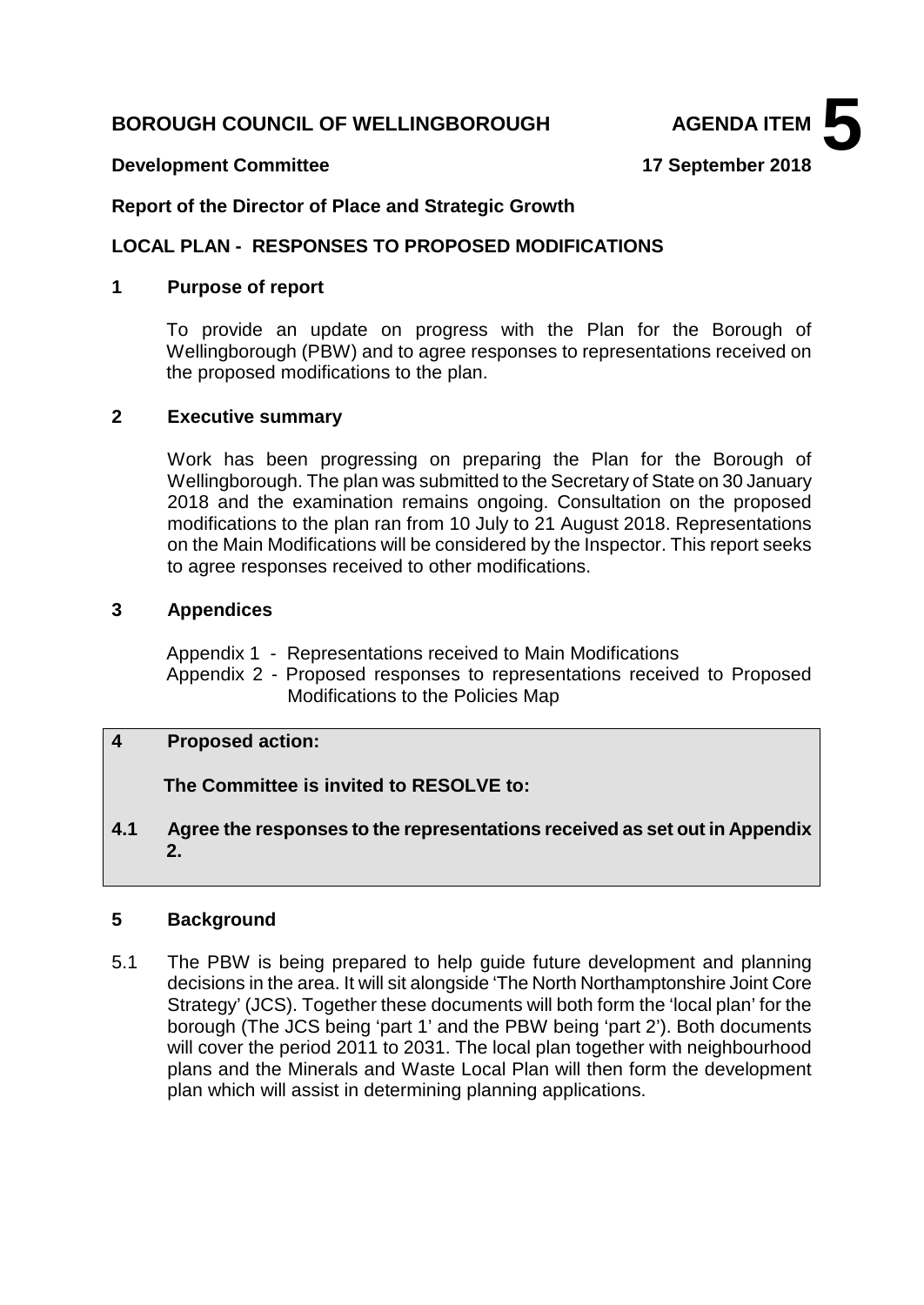

- $5.2$ The JCS sets out the strategic planning policies for the area. The PBW compliments and adds local detail to these strategic policies. The PBW does not need to repeat policies contained within the JCS or those within the National Planning Policy Framework (NPPF). A glossary of terms commonly used in the context of the local plan is included as Appendix A within the PBW.
- 5.3 A Local Plan Advisory Group has been established to enable councillors and officers to discuss the topics that have arisen following consultation and evidence gathering. That group met on 24 August, 5 October, 2 November and 7 December 2015; 22 February, 11 July and 31 October 2016; and 27 February, 22 May, 31 July 2017 and 11 Dec 2017. The background papers and the PBW have been amended to reflect discussions had at those meetings.
- 5.4 An update on progress with the plan was provided to the Development Committee on 19 March 2018. This report set out three schedules of modifications which had been agreed with the Inspector: Main Modifications; Minor Modifications; and Policies Map Modifications. These schedules together with a Sustainability Appraisal Update and a Habitats Regulations Assessment were subject to public consultation from 10 July to 21 August 2018.
- 5.5 Planning Inspector Mike Fox BA (Hons) DipTP MRTPI was appointed to undertake the independent examination into the soundness of the plan. His role is to assess whether the plan has been prepared in accordance with the Duty to Cooperate, legal and procedural requirements, and whether it is sound – namely that it is:
	- **Positively prepared** the plan should be prepared based on a strategy which seeks to meet objectively assessed development and infrastructure requirements, including unmet requirements from neighbouring authorities where it is reasonable to do so and consistent with achieving sustainable development;
	- **Justified** the plan should be the most appropriate strategy, when considered against the reasonable alternatives, based on proportionate evidence;
	- **Effective** the plan should be deliverable over its period and based on effective joint working on cross-boundary strategic priorities; and
	- **Consistent with national policy** the plan should enable the delivery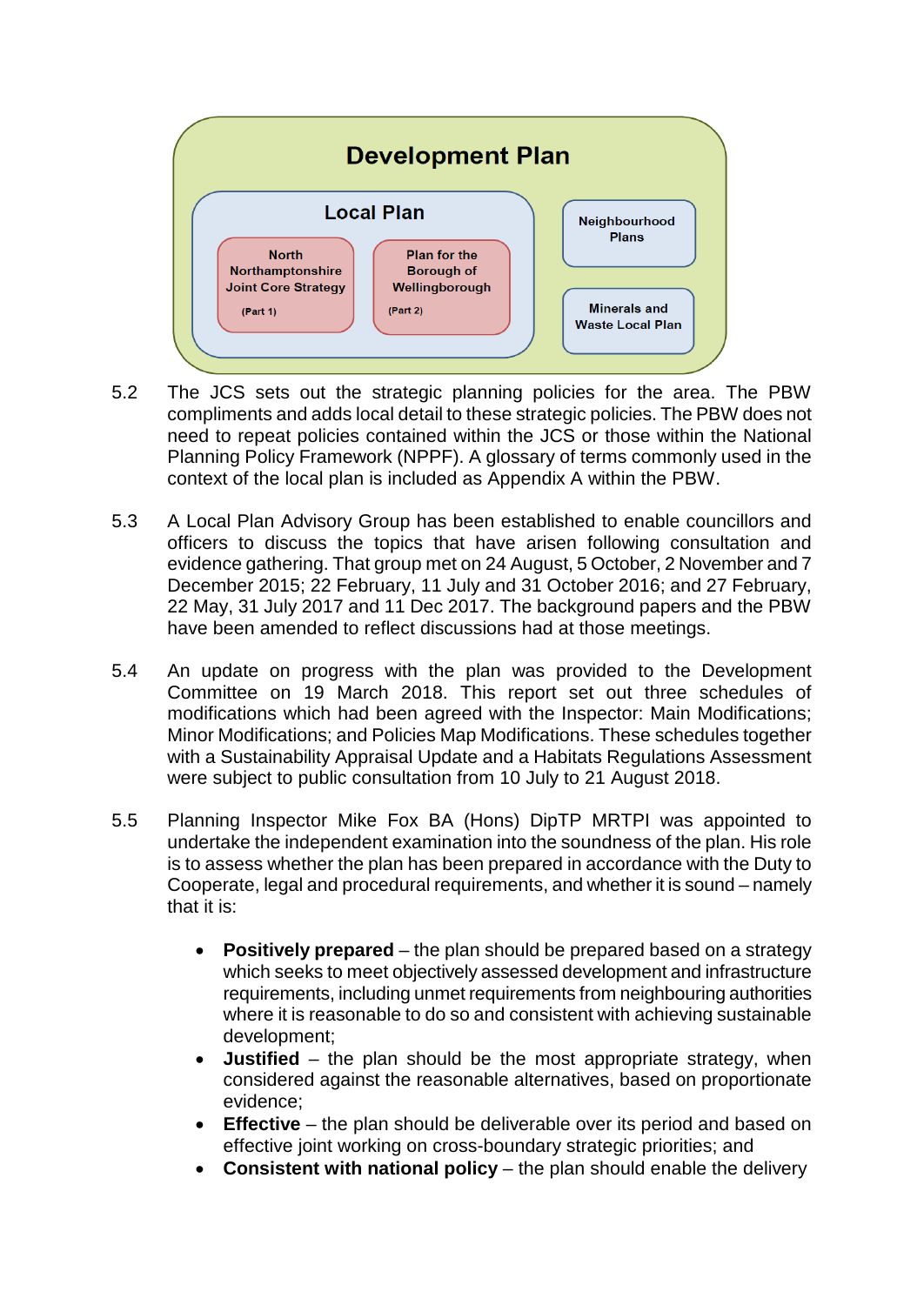of sustainable development in accordance with the policies in the Framework.

#### **6 Discussion**

- 6.1 The Inspector can recommend 'main modifications' (changes that materially affect the policies) to make a submitted local plan sound and legally compliant only if asked to do so by the local planning authority under section 20(7C) of the 2004 Planning and Compulsory Purchase Act as amended). This request was agreed at the Development Committee meeting of 11 September 2017.The council can also put forward 'additional modifications' of its own to deal with more minor matters.
- 6.2 The local planning authority is required to consult upon all proposed main modifications. Depending on the scope of the modifications, further Sustainability Appraisal work may also be required. The Inspector's report on the plan will only be issued once the local planning authority has consulted on the main modifications and the Inspector has had the opportunity to consider the representations on these. Whether to advertise any 'additional modifications' is at the discretion of the local planning authority, but they are advised to do so at the same time as consulting on the main modifications.
- 6.3 Whether the modifications constituted a main modification or a minor modification was agreed with the Inspector. It should be noted that the Policies Map is not a development plan document and therefore it is not appropriate for Inspectors to recommend Main Modifications to it. Rather the role of the Policies Map is to illustrate geographically the application of policies in the plan and it is for the local planning authority to update this to ensure consistency with the adopted plan. All three schedules together with a Sustainability Appraisal Addendum and a Habitats Regulations Assessment were subject to public consultation from 10 July to 21 August 2018. All of the documents are available to view through the online consultation portal: [http://wellingborough](http://wellingborough-consult.limehouse.co.uk/portal/wellingboroughplan/main_modifications?tab=info)[consult.limehouse.co.uk/portal/wellingboroughplan/main\\_modifications?tab=info.](http://wellingborough-consult.limehouse.co.uk/portal/wellingboroughplan/main_modifications?tab=info) The consultation only related to the modifications. It was not possible at this stage to raise new issues concerning the plan. As a result of this consultation 17 representations were received to the Main Modifications from 7 respondents. These have been sent to the Inspector for his consideration. The responses received including the modifications requested are set out in Appendix 1; they are also available to view online: [http://wellingborough](http://wellingborough-consult.limehouse.co.uk/portal/wellingboroughplan/main_modifications?tab=list)[consult.limehouse.co.uk/portal/wellingboroughplan/main\\_modifications?tab=list.](http://wellingborough-consult.limehouse.co.uk/portal/wellingboroughplan/main_modifications?tab=list) Of the 17 representations received, 11 consider the modifications to be sound and 3 are confirming no comments. No responses were received to the Minor Modifications. Two representations were received from two respondents to the Policies Map Modifications.
- 6.4 The decision on how to respond to the representations on the Policies Map rests with this council. Officer responses are suggested in Appendix 2 and it is recommended that the committee approve these recommendations. No further changes are proposed to the plan.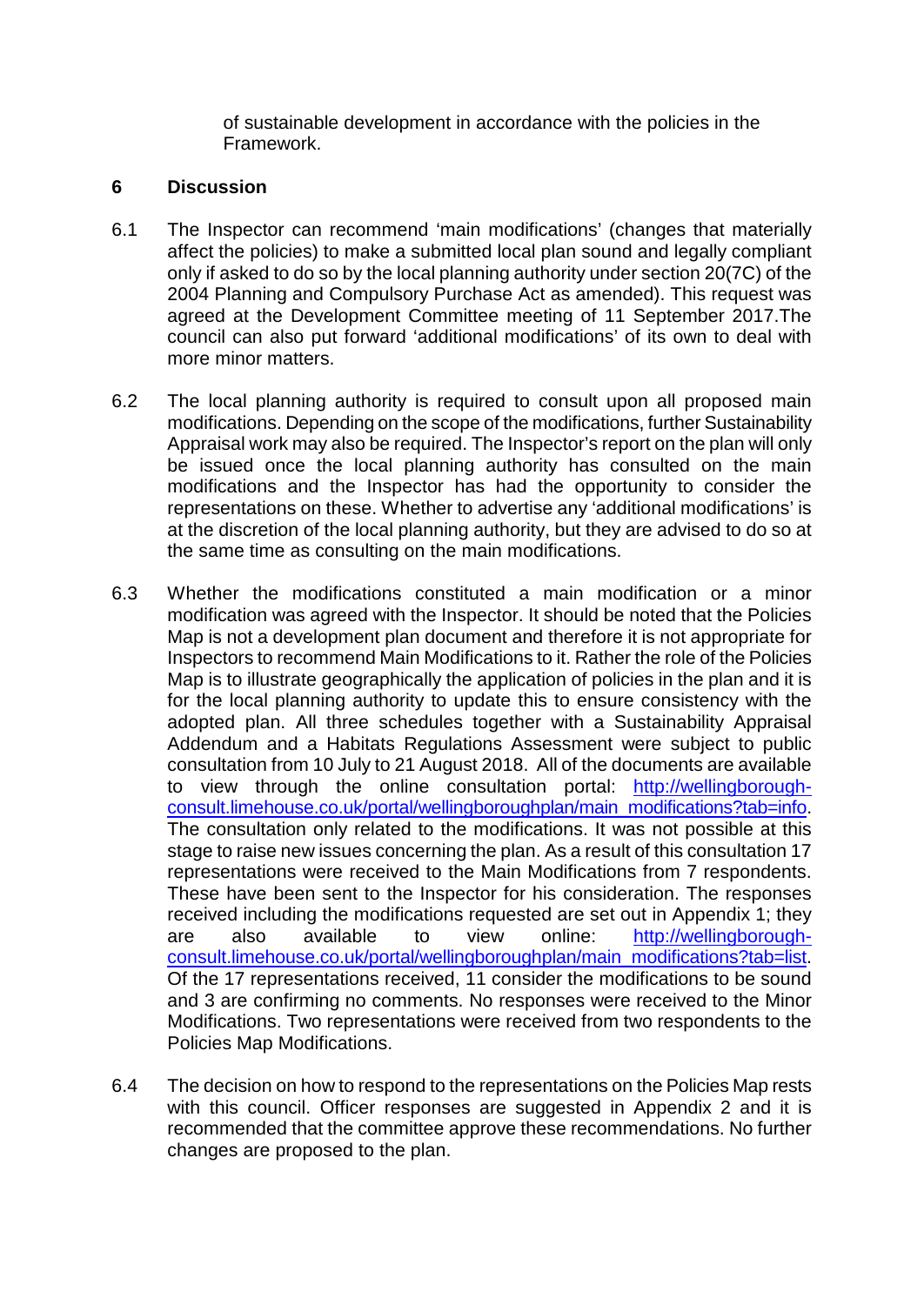6.5 The Inspector's report is expected during the autumn of 2018. Once the examination process is complete, adoption is the final stage of putting a local plan in place. This requires confirmation by a full meeting of the local planning authority (regulation 4(1) and (3) of the Local Authorities (Functions and Responsibilities) (England) Regulations 2000).

# **7 Legal powers**

Planning and Compulsory Purchase Act 2004 (as amended); The Town and Country Planning (Local Planning) (England) Regulations 2012 and Environmental Assessment of Plans and Programmes Regulations 2004. Selfbuild and Custom Housing Building Regulations 2016.

# **8 Financial and value for money implications**

The efficient production of the local plan protects against costly planning appeals and is therefore value for money. Production of the plan in house with the use of consultants for specific evidence production is a cost effective way of producing the plan balanced with the need to minimise the time to adoption. The funding for additional resources for the production of the PBW was agreed

by resources committee in December 2013.

| <b>Nature of risk</b>          | Consequences if                                                                                                                                        | Likelihood       | <b>Control measures</b>                                                                                                                               |
|--------------------------------|--------------------------------------------------------------------------------------------------------------------------------------------------------|------------------|-------------------------------------------------------------------------------------------------------------------------------------------------------|
|                                | realised                                                                                                                                               | Οf<br>occurrence |                                                                                                                                                       |
| Lack of a local<br>plan part 2 | Reliance on the<br>JCS for planning<br>decisions with<br>- a<br>consequential lack<br>of local detail                                                  | Medium           | Prepare local plan<br>part 2 to supplement<br>the JCS                                                                                                 |
| Lack of a local<br>plan part 2 | More appeals<br>against planning<br>refusals due<br>to<br>saved local plan<br>policies becoming<br>out of date, leading<br>to more awards of<br>costs. | Medium           | Update the timetable<br>and proceed through<br>the various stages in<br>making<br>plan<br>the<br>progress towards<br>adoption as soon as<br>possible. |

# **9 Risk analysis**

# **10 Implications for resources**

None – this work is currently being undertaken by officers in the planning policy team supported by the North Northamptonshire Joint Planning and Delivery Unit.

A programme officer has been appointed and is in post to support the Inspector through the examination.

# **11 Implications for stronger and safer communities**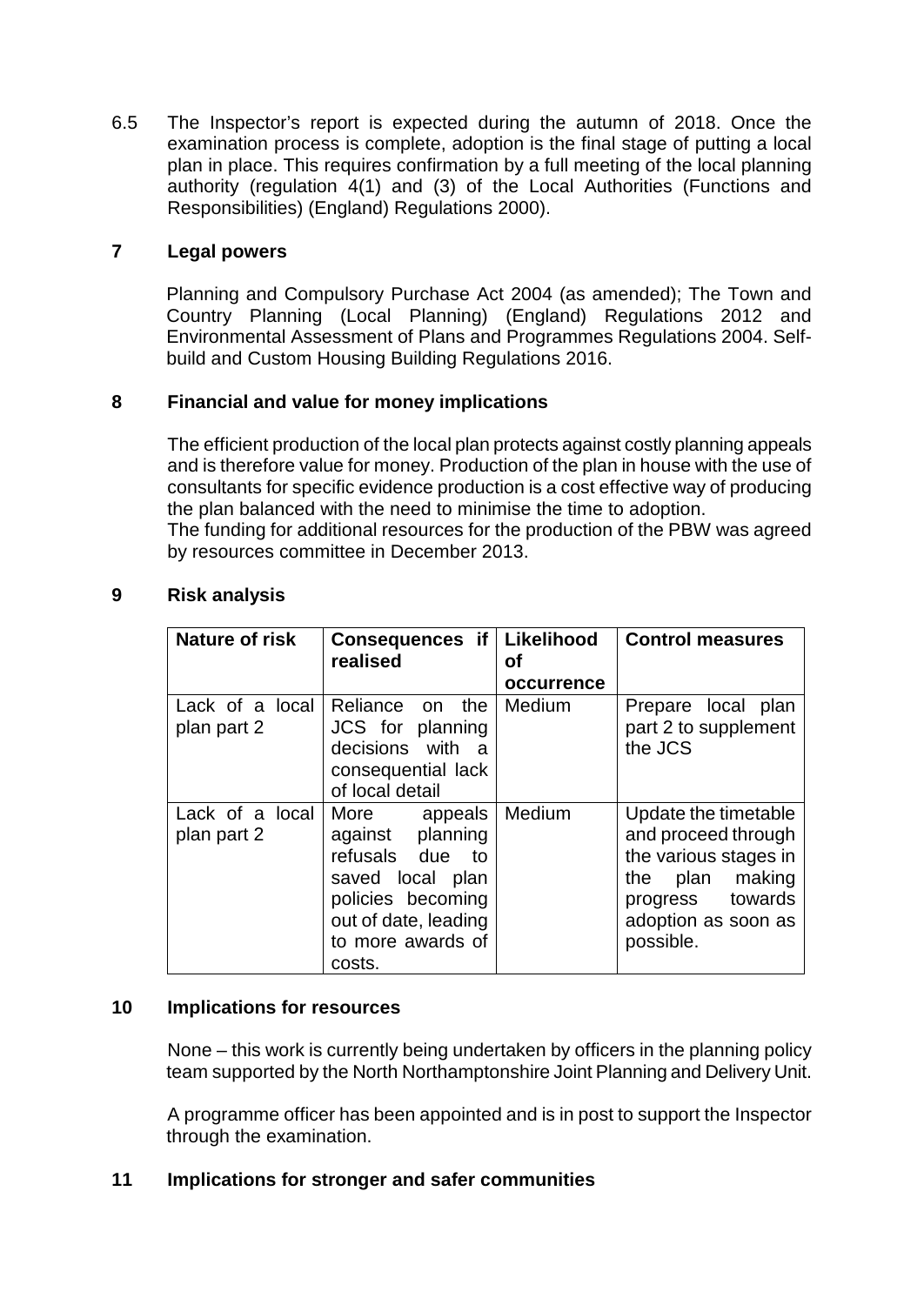The local plan will help to make stronger and safer communities by producing policies that guide development to the most appropriate locations and to deliver sufficient housing, jobs, retail and other land uses.

#### **12 Implications for equalities**

An equality impact assessment (EqIA) screening has been completed for the plan. This identified that there is no anticipated negative effect on groups with protected characteristics. The plan includes a policy which seeks to improve housing to meet the needs of older people.

# **13 Author and contact officer**

Sue Bateman, Senior Planning Officer

#### **14 Consultees**

Liz Elliott, Managing Director Julie Thomas, Director of Place and Strategic Growth Bridget Gamble, Director Vicki Jessop, Assistant Director Adrian Piper, Assistant Director (Corporate Landlord) Victoria Phillipson, Principal Property and Projects Manager Martyn Swann, Principal Planning Manager Simon James, Planning Policy Manager, North Northamptonshire Joint Planning and Delivery Unit Danny Gordge, Service Accountant

# **15 Background papers**

None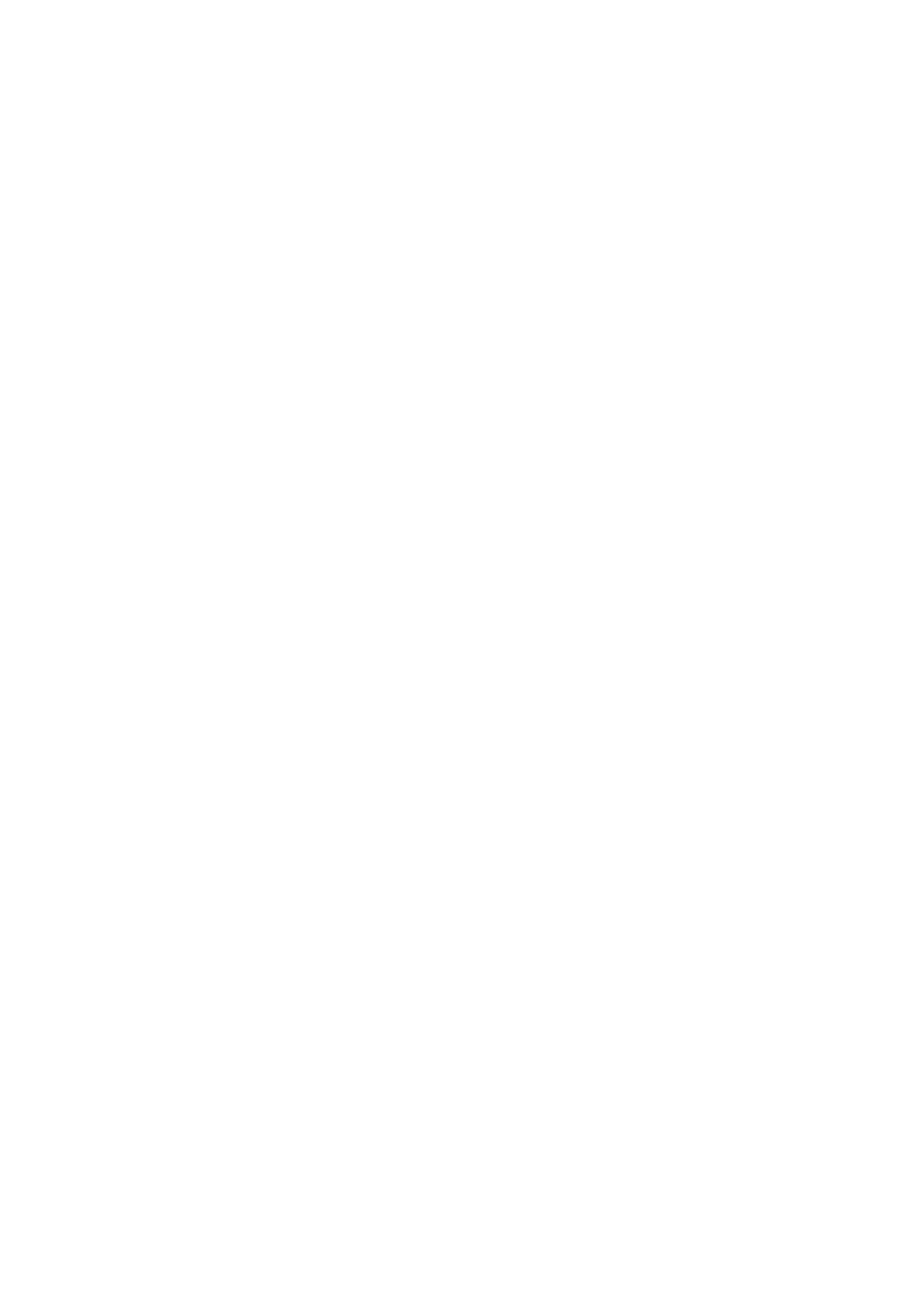# **Responses Received to Main Modifications**

These representations will be considered by the Planning Inspector.

| ation is                                                                         | What modification(s) are<br>considered necessary to make the<br><b>Proposed Modification sound,</b> |
|----------------------------------------------------------------------------------|-----------------------------------------------------------------------------------------------------|
| the layman<br>on the living<br>al occupiers,<br>ng built<br>outlook,<br>having a |                                                                                                     |
|                                                                                  |                                                                                                     |
|                                                                                  |                                                                                                     |
|                                                                                  |                                                                                                     |
|                                                                                  |                                                                                                     |
|                                                                                  |                                                                                                     |
|                                                                                  |                                                                                                     |
|                                                                                  |                                                                                                     |
|                                                                                  |                                                                                                     |
|                                                                                  |                                                                                                     |
| жe.                                                                              |                                                                                                     |
| n or raise                                                                       |                                                                                                     |
| nt and can<br>ke in                                                              |                                                                                                     |
|                                                                                  |                                                                                                     |
|                                                                                  |                                                                                                     |
|                                                                                  |                                                                                                     |

| <b>Person</b><br>ID | <b>Full</b><br><b>Name</b>   | Organisation<br><b>Details</b>                                              | <b>Person</b><br>ID | <b>Full</b><br><b>Name</b>             | Organisation<br><b>Details</b>                                           | ID                      | <b>Main</b><br><b>Mod</b> | Do you<br>consider<br>the<br>proposed<br>mods are<br>Sound? | Which Test(s)* of<br><b>Soundness the</b><br><b>Proposed Main</b><br><b>Modification fails</b><br>to meet | Details of why the Proposed Main Modification is<br>considered unsound.                                                                                                                                                                                                                                                                                                                                                                    |
|---------------------|------------------------------|-----------------------------------------------------------------------------|---------------------|----------------------------------------|--------------------------------------------------------------------------|-------------------------|---------------------------|-------------------------------------------------------------|-----------------------------------------------------------------------------------------------------------|--------------------------------------------------------------------------------------------------------------------------------------------------------------------------------------------------------------------------------------------------------------------------------------------------------------------------------------------------------------------------------------------------------------------------------------------|
| 986827              | Mr<br>Gregory<br>York        |                                                                             |                     |                                        |                                                                          | $\overline{\mathbf{1}}$ | <b>MM14</b>               | <b>No</b>                                                   | MM14 section D                                                                                            | Please clarify what section D actually means as to the layman<br>means nothing. 'There shall be no harmful impact on the living<br>conditions of both existing and proposed residential occupiers,<br>including those in Redhill Grange'. If there is housing built<br>around the Estate or behind gardens affecting our outlook,<br>being overlooked, noise, traffic etc etc then this is having a<br>harmful impact on living conditions |
| 894051              | Stewart<br>Patience          | Anglian Water<br>Services Ltd                                               |                     |                                        |                                                                          | $\overline{4}$          | MM21                      | Yes                                                         |                                                                                                           |                                                                                                                                                                                                                                                                                                                                                                                                                                            |
| 894051              | <b>Stewart</b><br>Patience   | Anglian Water<br>Services Ltd                                               |                     |                                        |                                                                          | $\overline{5}$          | <b>MM20</b>               | Yes                                                         |                                                                                                           |                                                                                                                                                                                                                                                                                                                                                                                                                                            |
| 894051              | Stewart<br>Patience          | Anglian Water<br>Services Ltd                                               |                     |                                        |                                                                          | $6 \overline{6}$        | <b>MM18</b>               | Yes                                                         |                                                                                                           |                                                                                                                                                                                                                                                                                                                                                                                                                                            |
| 894051              | <b>Stewart</b><br>Patience   | Anglian Water<br><b>Services Ltd</b>                                        |                     |                                        |                                                                          | $\overline{1}$          | <b>MM17</b>               | Yes                                                         |                                                                                                           |                                                                                                                                                                                                                                                                                                                                                                                                                                            |
| 894051              | <b>Stewart</b><br>Patience   | Anglian Water<br>Services Ltd                                               |                     |                                        |                                                                          | 8                       | <b>MM16</b>               | Yes                                                         |                                                                                                           |                                                                                                                                                                                                                                                                                                                                                                                                                                            |
| 894051              | Stewart<br>Patience          | Anglian Water<br>Services Ltd                                               |                     |                                        |                                                                          | 9                       | <b>MM15</b>               | Yes                                                         |                                                                                                           |                                                                                                                                                                                                                                                                                                                                                                                                                                            |
| 894051              | Stewart<br>Patience          | Anglian Water<br>Services Ltd                                               |                     |                                        |                                                                          |                         | 10 MM12                   | Yes                                                         |                                                                                                           |                                                                                                                                                                                                                                                                                                                                                                                                                                            |
| 894051              | Stewart<br>Patience          | Anglian Water<br>Services Ltd                                               |                     |                                        |                                                                          | 11                      | <b>MM11</b>               | Yes                                                         |                                                                                                           |                                                                                                                                                                                                                                                                                                                                                                                                                                            |
| 894051              | <b>Stewart</b><br>Patience   | Anglian Water<br>Services Ltd                                               |                     |                                        |                                                                          |                         | 12 MM10                   | Yes                                                         |                                                                                                           |                                                                                                                                                                                                                                                                                                                                                                                                                                            |
| 834143              | Mr<br>Steven<br><b>Beard</b> | Sport England                                                               |                     |                                        |                                                                          |                         | $13$   All                |                                                             |                                                                                                           | Thank you for consulting Sport England on the above.<br>We can confirm that we do not wish to comment on or raise<br>any concerns with the main modifications.                                                                                                                                                                                                                                                                             |
| 1034468             | Spencer<br><b>Jefferies</b>  | Development<br>Liaison Officer   1174193<br><b>National Grid</b>            |                     | Ms<br>Hannah<br>Lorna<br><b>Bevins</b> | <b>Consultant Town</b><br>Planner<br>Wood E&I<br><b>Solutions UK Ltd</b> | <u>14</u>               | All                       |                                                             |                                                                                                           | We have reviewed the above consultation document and can<br>confirm that National Grid has no comments to make in<br>response to this consultation.                                                                                                                                                                                                                                                                                        |
| 495894              | Mrs<br>Esme<br>Cushing       | Principal<br>Transport<br>Planner<br>Northamptons<br>hire County<br>Council |                     |                                        |                                                                          |                         | $15$ MM13                 | Yes                                                         |                                                                                                           |                                                                                                                                                                                                                                                                                                                                                                                                                                            |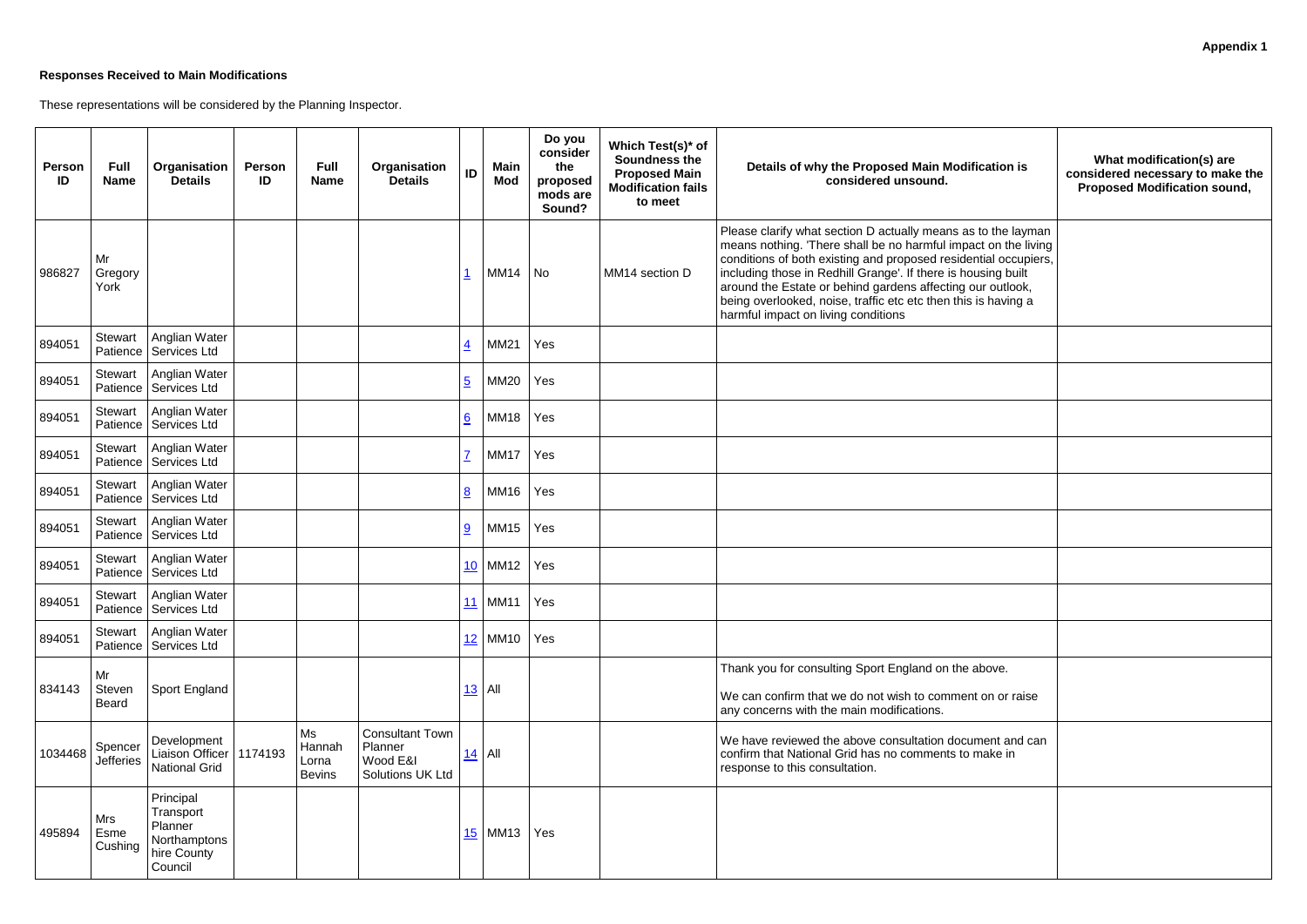| <b>Person</b><br>ID | <b>Full</b><br><b>Name</b> | Organisation<br><b>Details</b>                                                                          | Person<br>ID | <b>Full</b><br><b>Name</b> | Organisation<br><b>Details</b> | ID | Main<br><b>Mod</b> | Do you<br>consider<br>the<br>proposed<br>mods are<br>Sound? | Which Test(s)* of<br>Soundness the<br><b>Proposed Main</b><br><b>Modification fails</b><br>to meet | Details of why the Proposed Main Modification is<br>considered unsound.                                                                                                                                                                                                                                                                                                                                                                                                                                                                                                                                                                                                                                                                                                                                                                                                                                                                                                                                                                                                                                                                                                                                                                                                                                                                                                                                                                                                                                                                                                                                                                                                                                                                                                                                                                                                                                                                                                 |
|---------------------|----------------------------|---------------------------------------------------------------------------------------------------------|--------------|----------------------------|--------------------------------|----|--------------------|-------------------------------------------------------------|----------------------------------------------------------------------------------------------------|-------------------------------------------------------------------------------------------------------------------------------------------------------------------------------------------------------------------------------------------------------------------------------------------------------------------------------------------------------------------------------------------------------------------------------------------------------------------------------------------------------------------------------------------------------------------------------------------------------------------------------------------------------------------------------------------------------------------------------------------------------------------------------------------------------------------------------------------------------------------------------------------------------------------------------------------------------------------------------------------------------------------------------------------------------------------------------------------------------------------------------------------------------------------------------------------------------------------------------------------------------------------------------------------------------------------------------------------------------------------------------------------------------------------------------------------------------------------------------------------------------------------------------------------------------------------------------------------------------------------------------------------------------------------------------------------------------------------------------------------------------------------------------------------------------------------------------------------------------------------------------------------------------------------------------------------------------------------------|
|                     |                            | Highways                                                                                                |              |                            |                                |    |                    |                                                             |                                                                                                    |                                                                                                                                                                                                                                                                                                                                                                                                                                                                                                                                                                                                                                                                                                                                                                                                                                                                                                                                                                                                                                                                                                                                                                                                                                                                                                                                                                                                                                                                                                                                                                                                                                                                                                                                                                                                                                                                                                                                                                         |
| 495894              | Mrs<br>Esme<br>Cushing     | Principal<br>Transport<br>Planner<br>Northamptons<br>hire County<br>Council<br>Highways                 |              |                            |                                |    | 16 MM14            | Yes                                                         |                                                                                                    |                                                                                                                                                                                                                                                                                                                                                                                                                                                                                                                                                                                                                                                                                                                                                                                                                                                                                                                                                                                                                                                                                                                                                                                                                                                                                                                                                                                                                                                                                                                                                                                                                                                                                                                                                                                                                                                                                                                                                                         |
| 1178573             | Ms<br>Stacey<br>Wylie      | Principle<br>Project<br>Officer/Develo<br>pment<br>Management<br>Northamptons<br>hire County<br>Council |              |                            |                                | 17 | All                |                                                             |                                                                                                    | I am responding on behalf of Northamptonshire County<br>Council key services (Education, Fire and Rescue, Libraries<br>and Broadband) in relation to the current consultation on<br>proposed main modifications to the Submitted Plan for<br>Wellingborough. I can confirm that I have no comments to<br>make at this stage in relation to the current consultation on<br>behalf of these areas; other services may respond separately.                                                                                                                                                                                                                                                                                                                                                                                                                                                                                                                                                                                                                                                                                                                                                                                                                                                                                                                                                                                                                                                                                                                                                                                                                                                                                                                                                                                                                                                                                                                                 |
| 1167113             | Ms<br>Sue<br>Green         | Planning<br>Manager<br>Home<br><b>Builders</b><br>Federation                                            |              |                            |                                |    | <b>18 MM8</b>      | <b>No</b>                                                   | B and C                                                                                            | The HBF is supportive of proposals to encourage self /<br>custom build for its potential additional contribution to the<br>overall housing supply. It is noted that policies which<br>encourage self / custom build have been endorsed in a<br>number of recently published Inspector's Final Reports for<br>East Devon Local Plan, Warwick Local Plan, Bath & North<br>East Somerset Place-making Plan and Derbyshire Dales<br>Local Plan. Furthermore Policy 30 of the adopted North<br>Northamptonshire Joint Core Strategy (NNJCS) provides<br>encouragement for self / custom build and requires a<br>percentage of such plots on Sustainable Urban Extensions<br>$(SUE)$ .<br>However the HBF is not supportive of restrictive policy<br>requirements for the inclusion of such housing on residential<br>development sites of 50+ dwellings as proposed by the<br>Council. This approach only changes housing delivery from<br>one form of house building to another without any<br>consequential additional contribution to boosting housing<br>supply.<br>If the Council wishes to promote self / custom build it should<br>do so on the basis of evidence of need. The Council should<br>assess such housing needs in its SHMA work as set out in the<br>NPPG (ID 2a-021) collating from reliable local information<br>(including the number of validated registrations on the<br>Council's Self / Custom Build Register) the demand from<br>people wishing to build their own homes. Any policy<br>requirement for self / custom build plots on residential<br>development sites should be fully justified and supported by<br>evidence. The Council's evidence set out in Document M4-2-<br>BCW Self Build and Custom Build Note identifies 39 entries<br>on the Council's Self Build Register of which 28 indicate a<br>preference for individual serviced plots. Of the 28 entries<br>indicating a preference for an individual self build plot it is not |

| ation is                                                                                                                                                                                                                                                                                          | What modification(s) are<br>considered necessary to make the<br><b>Proposed Modification sound,</b>                                                                                                                                                                                                                                                                                                                                                                                                                                                                                                                                                                                                                                                                                                                                                                                                                                   |
|---------------------------------------------------------------------------------------------------------------------------------------------------------------------------------------------------------------------------------------------------------------------------------------------------|---------------------------------------------------------------------------------------------------------------------------------------------------------------------------------------------------------------------------------------------------------------------------------------------------------------------------------------------------------------------------------------------------------------------------------------------------------------------------------------------------------------------------------------------------------------------------------------------------------------------------------------------------------------------------------------------------------------------------------------------------------------------------------------------------------------------------------------------------------------------------------------------------------------------------------------|
|                                                                                                                                                                                                                                                                                                   |                                                                                                                                                                                                                                                                                                                                                                                                                                                                                                                                                                                                                                                                                                                                                                                                                                                                                                                                       |
| bunty<br>, Libraries<br>tion on<br>n for<br>nents to<br>tation on<br>separately.                                                                                                                                                                                                                  |                                                                                                                                                                                                                                                                                                                                                                                                                                                                                                                                                                                                                                                                                                                                                                                                                                                                                                                                       |
| self /<br>to the<br>ch<br>d in a<br>ports for<br>& North<br>Dales<br>North<br>ovides<br>s a<br>tensions<br>plicy<br>residential<br>y the<br>very from<br>ousing<br>d it should<br>cil should<br>et out in the<br>rmation<br>the<br>d from<br>;у<br>าtial<br>ported by<br>nent M4-2-<br>39 entries | The HBF recommends that Policy H9<br>and paragraph 7.4.19 are deleted.<br>If Policy H9 is retained then the HBF<br>recommends that the marketing<br>period is reduced to 6 months rather<br>than 12 months. There are significant<br>logistic problems for conventional<br>housebuilders returning to site (after<br>12 months) to build out plots which<br>have not been sold to self / custom<br>builders. A shortened marketing<br>period may allow conventional<br>builders to build out unsold self /<br>custom build plots at the end of a<br>site's building programme before the<br>development is completed.<br>For the Wellingborough Local Plan<br>Part 2 to be found sound under the<br>four tests of soundness as defined by<br>the NPPF (para 182), the Plan must<br>be positively prepared, justified,<br>effective and compliant with national<br>policy. MM8 and MM9 are unsound<br>and therefore should be deleted. |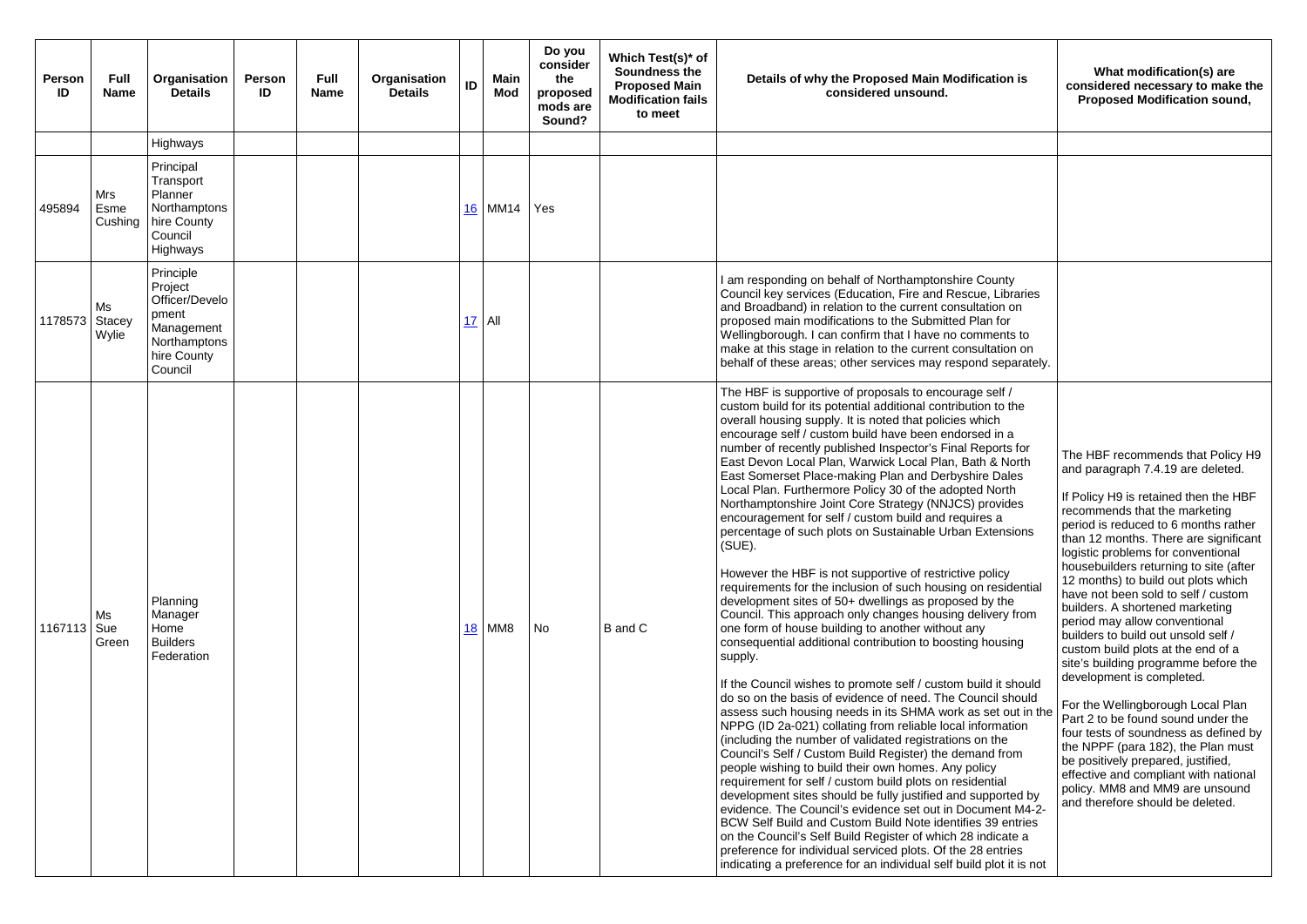| Person<br>ID  | <b>Full</b><br><b>Name</b> | Organisation<br><b>Details</b>                               | Person<br>ID | <b>Full</b><br><b>Name</b> | Organisation<br>ID<br><b>Details</b> |     | Main<br>Mod | Do you<br>consider<br>the<br>proposed<br>mods are<br>Sound? | Which Test(s)* of<br>Soundness the<br><b>Proposed Main</b><br><b>Modification fails</b><br>to meet | Details of why the Proposed Main Modification is<br>considered unsound.                                                                                                                                                                                                                                                                                                                                                                                                                                                                                                                                                                                                                                                                                                                                                                                                                                                                                                                                                                                                                                                           | What modification(s) are<br>considered necessary to make the<br><b>Proposed Modification sound,</b>                                                                                                                                                                                                                                                                                                                                                                                                                                                                                                                                                                                                                                                                         |
|---------------|----------------------------|--------------------------------------------------------------|--------------|----------------------------|--------------------------------------|-----|-------------|-------------------------------------------------------------|----------------------------------------------------------------------------------------------------|-----------------------------------------------------------------------------------------------------------------------------------------------------------------------------------------------------------------------------------------------------------------------------------------------------------------------------------------------------------------------------------------------------------------------------------------------------------------------------------------------------------------------------------------------------------------------------------------------------------------------------------------------------------------------------------------------------------------------------------------------------------------------------------------------------------------------------------------------------------------------------------------------------------------------------------------------------------------------------------------------------------------------------------------------------------------------------------------------------------------------------------|-----------------------------------------------------------------------------------------------------------------------------------------------------------------------------------------------------------------------------------------------------------------------------------------------------------------------------------------------------------------------------------------------------------------------------------------------------------------------------------------------------------------------------------------------------------------------------------------------------------------------------------------------------------------------------------------------------------------------------------------------------------------------------|
|               |                            |                                                              |              |                            |                                      |     |             |                                                             |                                                                                                    | known if the demand is for a single "stand alone" self build<br>plot or as part of a mainstream housing development. There is<br>no evidence from the Council which points to a specific<br>demand for self / custom build plots on housing sites of 50+<br>dwellings. Therefore there must be considerable uncertainty<br>as to whether plots on new housing estates would be<br>attractive to self / custom builders.                                                                                                                                                                                                                                                                                                                                                                                                                                                                                                                                                                                                                                                                                                           |                                                                                                                                                                                                                                                                                                                                                                                                                                                                                                                                                                                                                                                                                                                                                                             |
|               |                            |                                                              |              |                            |                                      |     |             |                                                             |                                                                                                    | Before introducing any such policy the Council should give<br>consideration to the practicalities of health & safety, working<br>hours, length of build programme, etc. as well as viability<br>assessing any adverse impacts. The NPPG confirms that<br>"different types of residential development such as those<br>wanting to build their own homes  are funded and delivered<br>in different ways. This should be reflected in viability<br>assessments" (ID 10-009). The Council should also consider<br>the impact of no Community Infrastructure Levy (CIL)<br>contributions as self / custom build properties are exempt.                                                                                                                                                                                                                                                                                                                                                                                                                                                                                                 |                                                                                                                                                                                                                                                                                                                                                                                                                                                                                                                                                                                                                                                                                                                                                                             |
|               |                            |                                                              |              |                            |                                      |     |             |                                                             |                                                                                                    | MM9 to Policy H9 and MM8 to its supporting text are unsound<br>because there is no evidential basis to justify the requirement<br>which will be difficult to implement due to insufficient guidance<br>for applicants and decision takers. The policy causes<br>unnecessary uncertainty so it will be ineffective.                                                                                                                                                                                                                                                                                                                                                                                                                                                                                                                                                                                                                                                                                                                                                                                                                |                                                                                                                                                                                                                                                                                                                                                                                                                                                                                                                                                                                                                                                                                                                                                                             |
| 1167113   Sue | Ms<br>Green                | Planning<br>Manager<br>Home<br><b>Builders</b><br>Federation |              |                            | 19                                   | MM9 |             | No                                                          | B and C                                                                                            | The HBF is supportive of proposals to encourage self /<br>custom build for its potential additional contribution to the<br>overall housing supply. It is noted that policies which<br>encourage self / custom build have been endorsed in a<br>number of recently published Inspector's Final Reports for<br>East Devon Local Plan, Warwick Local Plan, Bath & North<br>East Somerset Place-making Plan and Derbyshire Dales<br>Local Plan. Furthermore Policy 30 of the adopted North<br>Northamptonshire Joint Core Strategy (NNJCS) provides<br>encouragement for self / custom build and requires a<br>percentage of such plots on Sustainable Urban Extensions<br>$(SUE)$ .<br>However the HBF is not supportive of restrictive policy<br>requirements for the inclusion of such housing on residential<br>development sites of 50+ dwellings as proposed by the<br>Council. This approach only changes housing delivery from<br>one form of house building to another without any<br>consequential additional contribution to boosting housing<br>supply.<br>If the Council wishes to promote self / custom build it should | The HBF recommends that Policy H9<br>and paragraph 7.4.19 are deleted.<br>If Policy H9 is retained then the HBF<br>recommends that the marketing<br>period is reduced to 6 months rather<br>than 12 months. There are significant<br>logistic problems for conventional<br>housebuilders returning to site (after<br>12 months) to build out plots which<br>have not been sold to self / custom<br>builders. A shortened marketing<br>period may allow conventional<br>builders to build out unsold self /<br>custom build plots at the end of a<br>site's building programme before the<br>development is completed.<br>It is also noted that there are<br>inconstancies between Policy H9 and<br>paragraph 7.4.19 any references to<br>"serviced" plots should be removed |
|               |                            |                                                              |              |                            |                                      |     |             |                                                             |                                                                                                    | do so on the basis of evidence of need. The Council should<br>assess such housing needs in its SHMA work as set out in the<br>NPPG (ID 2a-021) collating from reliable local information<br>(including the number of validated registrations on the<br>Council's Self / Custom Build Register) the demand from<br>people wishing to build their own homes. Any policy                                                                                                                                                                                                                                                                                                                                                                                                                                                                                                                                                                                                                                                                                                                                                             | from the supporting text in order to<br>align with the wording of the policy as<br>set out in MM9.<br>For the Wellingborough Local Plan<br>Part 2 to be found sound under the                                                                                                                                                                                                                                                                                                                                                                                                                                                                                                                                                                                               |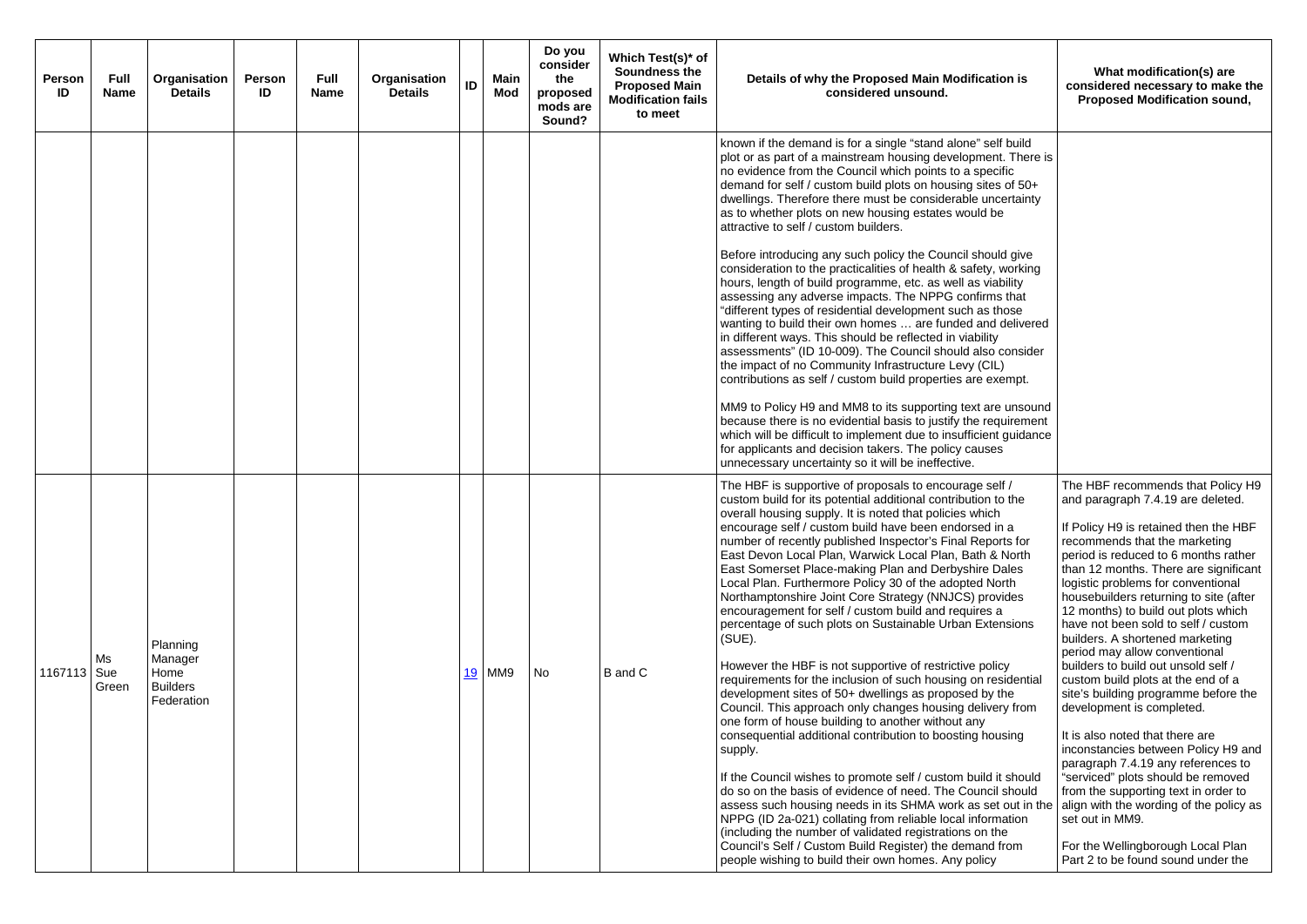| Person<br>ID | <b>Full</b><br><b>Name</b> | Organisation<br><b>Details</b> | <b>Person</b><br>ID | <b>Full</b><br><b>Name</b> | Organisation<br><b>Details</b> | ID | <b>Main</b><br>Mod | Do you<br>consider<br>the<br>proposed<br>mods are<br>Sound? | Which Test(s)* of<br>Soundness the<br><b>Proposed Main</b><br><b>Modification fails</b><br>to meet | Details of why the Proposed Main Modification is<br>considered unsound.                                                                                                                                                                                                                                                                                                                                                                                                                                                                                                                                                                                                                                                                                                                                                                                                                                                                                                                                                                                                                                                                                                                                                                                                                                                                                                                                                                                                                                                                                                                                                                                                                                                                                                                                                                         | What modification(s) are<br>considered necessary to make the<br><b>Proposed Modification sound,</b>                                                                                                                               |
|--------------|----------------------------|--------------------------------|---------------------|----------------------------|--------------------------------|----|--------------------|-------------------------------------------------------------|----------------------------------------------------------------------------------------------------|-------------------------------------------------------------------------------------------------------------------------------------------------------------------------------------------------------------------------------------------------------------------------------------------------------------------------------------------------------------------------------------------------------------------------------------------------------------------------------------------------------------------------------------------------------------------------------------------------------------------------------------------------------------------------------------------------------------------------------------------------------------------------------------------------------------------------------------------------------------------------------------------------------------------------------------------------------------------------------------------------------------------------------------------------------------------------------------------------------------------------------------------------------------------------------------------------------------------------------------------------------------------------------------------------------------------------------------------------------------------------------------------------------------------------------------------------------------------------------------------------------------------------------------------------------------------------------------------------------------------------------------------------------------------------------------------------------------------------------------------------------------------------------------------------------------------------------------------------|-----------------------------------------------------------------------------------------------------------------------------------------------------------------------------------------------------------------------------------|
|              |                            |                                |                     |                            |                                |    |                    |                                                             |                                                                                                    | requirement for self / custom build plots on residential<br>development sites should be fully justified and supported by<br>evidence. The Council's evidence set out in Document M4-2-<br>BCW Self Build and Custom Build Note identifies 39 entries<br>on the Council's Self Build Register of which 28 indicate a<br>preference for individual serviced plots. Of the 28 entries<br>indicating a preference for an individual self build plot it is not<br>known if the demand is for a single "stand alone" self build<br>plot or as part of a mainstream housing development. There is<br>no evidence from the Council which points to a specific<br>demand for self / custom build plots on housing sites of 50+<br>dwellings. Therefore there must be considerable uncertainty<br>as to whether plots on new housing estates would be<br>attractive to self / custom builders.<br>Before introducing any such policy the Council should give<br>consideration to the practicalities of health & safety, working<br>hours, length of build programme, etc. as well as viability<br>assessing any adverse impacts. The NPPG confirms that<br>"different types of residential development such as those<br>wanting to build their own homes  are funded and delivered<br>in different ways. This should be reflected in viability<br>assessments" (ID 10-009). The Council should also consider<br>the impact of no Community Infrastructure Levy (CIL)<br>contributions as self / custom build properties are exempt.<br>MM9 to Policy H9 and MM8 to its supporting text are unsound<br>because there is no evidential basis to justify the requirement<br>which will be difficult to implement due to insufficient guidance<br>for applicants and decision takers. The policy causes<br>unnecessary uncertainty so it will be ineffective. | four tests of soundness as defined by<br>the NPPF (para 182), the Plan must<br>be positively prepared, justified,<br>effective and compliant with national<br>policy. MM8 and MM9 are unsound<br>and therefore should be deleted. |

# **\* Tests of Soundness**

A – Positively Prepared

B – Justified

C – Effective

D – Consistent with National Policy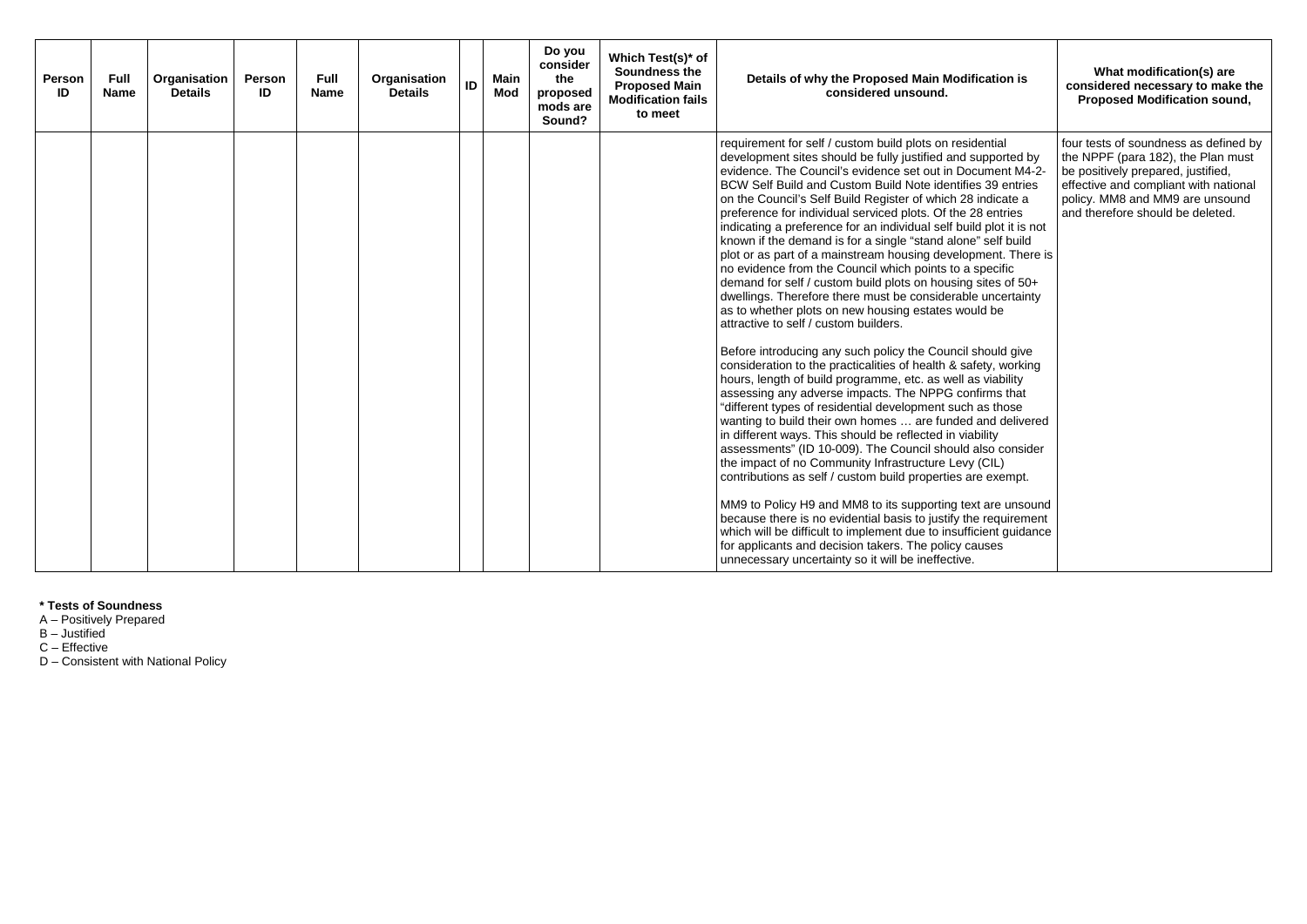# **Responses to Representations received on Proposed Modifications to the Policies Map**

LGS are sites which are designated as being of particular special importance and which meet the criteria set out in the NPPF. Main Modification 4 seeks to not be designated as LGS. The council to the Policies Map to remove private garden Land the state in the process  $\frac{1}{2}$  and  $\frac{1}{2}$  for designating this site as LGS is that it e conservation area and the character and ssible designations should be based on readily identifiable boundaries – either on the ground or on Ordnance Survey maps. This makes it much easier to apply the policies accurately. In this case the proposed boundary for the LGS follows a fence line which is also shown on denced in aerial photos from at least 1999. This is therefore considered to be a defensible boundary. It also clearly demarcates the garden from the wider area which is very different in character. This can be clearly seen from both the aerial photograph and the OS Maps. It is the boundary has been correctly identified for the follow the land ownership boundary.



| ID  | Full name       | Organisation<br>Details                                   | Representation                                                                                                                                                                                                                                                                                                                                                                                                                                                                                                                                                                                                                                                                                                                                                                                                                                                                                                                                                                                                                                                                                                                                                                                                                                                                                                                                                                                                   | <b>BCW Response</b>                                                                                                                                                                                                                                                                                                                                                                                                                                                                                                                                                                                                                                                         |
|-----|-----------------|-----------------------------------------------------------|------------------------------------------------------------------------------------------------------------------------------------------------------------------------------------------------------------------------------------------------------------------------------------------------------------------------------------------------------------------------------------------------------------------------------------------------------------------------------------------------------------------------------------------------------------------------------------------------------------------------------------------------------------------------------------------------------------------------------------------------------------------------------------------------------------------------------------------------------------------------------------------------------------------------------------------------------------------------------------------------------------------------------------------------------------------------------------------------------------------------------------------------------------------------------------------------------------------------------------------------------------------------------------------------------------------------------------------------------------------------------------------------------------------|-----------------------------------------------------------------------------------------------------------------------------------------------------------------------------------------------------------------------------------------------------------------------------------------------------------------------------------------------------------------------------------------------------------------------------------------------------------------------------------------------------------------------------------------------------------------------------------------------------------------------------------------------------------------------------|
| 003 | James<br>Wilson | James Wilson<br>Associates obo<br><b>Richard Reynolds</b> | Our original representation against the plan identified that garden land within<br>Hardwick had been included within Local Green Space (LGS 26) designation. The<br>plan we submitted, see attached, outlined the land in question for 23 Hardwick<br>(shown in blue) and also the Rookery (shown in red). In response to the<br>representation in the Council's CON 8 table of responses to the Publication Plan it<br>stated that 'It is accepted that this area has been included in the LGS in error. The<br>council would support a proposed main modification to remove the area as<br>indicated in Figure 2.'<br>However, in the Policies Map Modification the area of garden land for The Rookery<br>has not been included fully. It appears that the line of the boundary follows a fairly<br>recent fence erected by my client which was for containing poultry. The original<br>garden boundary for the Rookery is further to the East (by about 7m at its widest<br>point) and can be seen on the Land Registry plan as a dotted line underneath the<br>superimposed red line. A further plan is attached of the land which is not included.<br><b>Modification requested</b><br>Please could this modification to the Policies Map be amended to incorporate all of<br>the garden land for The Rookery as originally identified by us and agreed for<br>inclusion in the final plan by the Council. | LGS are sites which are designated<br>and which meet the criteria set out<br>clarify that private garden land will r<br>therefore proposed a modification to<br>land from LGS 26. The justification<br>makes a positive contribution to the<br>setting of the village. Wherever pos<br>readily identifiable boundaries - eith<br>maps. This makes it much easier to<br>the proposed boundary for the LGS<br>the OS maps. This boundary is evic<br>This is therefore considered to be a<br>demarcates the garden from the wide<br>This can be clearly seen from both<br>therefore considered that the bound<br>purpose of the plan and should not<br>Aerial Photo from 2011: |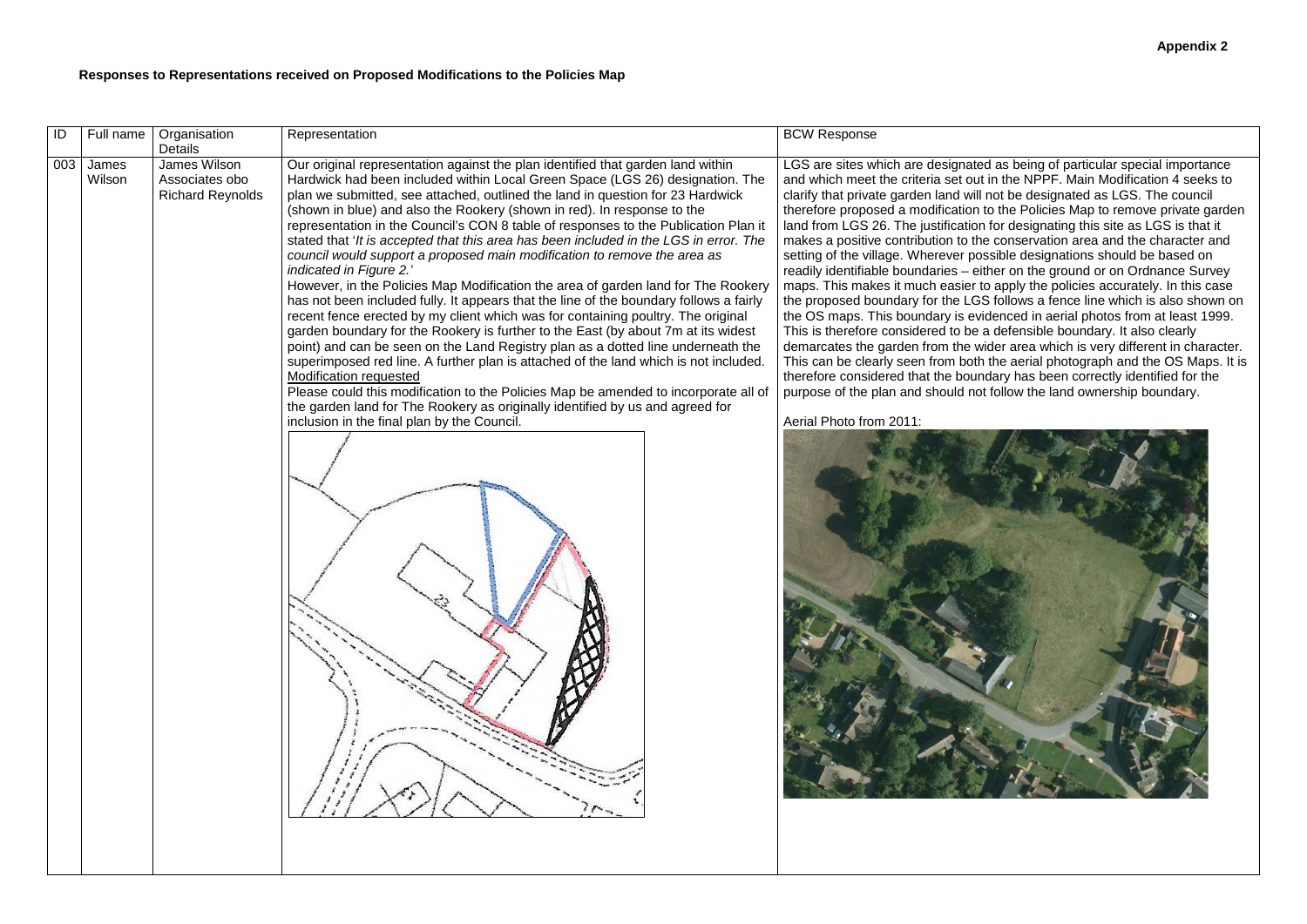

is Elgood to clarify the nature of their concerns and explain the background the background the process for preparing it. Their p Farm Lane within the village boundary is interpretation of the plan included as Policy not seeking to include their driveway within an seeking to identify the land within the village  $r$ ea of the village in accordance with criterion A

|     |                         |                                                                                                                                                                                                                                                                                                                                                                                                                                                                                                                                                                                                                                                                                                                                                                                                                                                                                                                                                                                                                                                                                                                                                                                                                                                                                                                                                                                                                                                                                                                                                                                                                                          | Proposed LGS boundary:                                                                                                                                                                                                                                                                                                                                                                                                                                                                               |
|-----|-------------------------|------------------------------------------------------------------------------------------------------------------------------------------------------------------------------------------------------------------------------------------------------------------------------------------------------------------------------------------------------------------------------------------------------------------------------------------------------------------------------------------------------------------------------------------------------------------------------------------------------------------------------------------------------------------------------------------------------------------------------------------------------------------------------------------------------------------------------------------------------------------------------------------------------------------------------------------------------------------------------------------------------------------------------------------------------------------------------------------------------------------------------------------------------------------------------------------------------------------------------------------------------------------------------------------------------------------------------------------------------------------------------------------------------------------------------------------------------------------------------------------------------------------------------------------------------------------------------------------------------------------------------------------|------------------------------------------------------------------------------------------------------------------------------------------------------------------------------------------------------------------------------------------------------------------------------------------------------------------------------------------------------------------------------------------------------------------------------------------------------------------------------------------------------|
|     |                         |                                                                                                                                                                                                                                                                                                                                                                                                                                                                                                                                                                                                                                                                                                                                                                                                                                                                                                                                                                                                                                                                                                                                                                                                                                                                                                                                                                                                                                                                                                                                                                                                                                          | 109.1m<br>eld<br>egian Hade                                                                                                                                                                                                                                                                                                                                                                                                                                                                          |
|     |                         |                                                                                                                                                                                                                                                                                                                                                                                                                                                                                                                                                                                                                                                                                                                                                                                                                                                                                                                                                                                                                                                                                                                                                                                                                                                                                                                                                                                                                                                                                                                                                                                                                                          | <b>Action:</b>                                                                                                                                                                                                                                                                                                                                                                                                                                                                                       |
|     |                         |                                                                                                                                                                                                                                                                                                                                                                                                                                                                                                                                                                                                                                                                                                                                                                                                                                                                                                                                                                                                                                                                                                                                                                                                                                                                                                                                                                                                                                                                                                                                                                                                                                          | <b>No Change</b>                                                                                                                                                                                                                                                                                                                                                                                                                                                                                     |
| 009 | Mr and<br>Mrs<br>Elgood | We were surprised to discover, by following a Council tweet that part of our<br>property, 3 Top Farm Lane, is included in the change described on the village<br>boundary map. This was not at our request or our wish. Nor indeed was it done<br>with our knowledge. We request that the map and the policy it describes is<br>modified to return to our property to its current position.<br>The map describes Top Farm House and Stables for which the address is 10 High<br>St and the 3 houses, in particular our home, for which the address is Top Farm<br>Lane. The area of concern to us is that part of our property is placed alongside part<br>of the Top Farm and Stables estate in the area enclosed by the blue dotted line.<br>It includes our gravel driveway, labelled, incorrectly, in large print, TOP FARM<br>LANE and part of our front garden, a grass strip 2.5 metres wide which runs along<br>the length of the driveway. Our driveway runs from our house to its entry onto Top<br>Farm Lane. It passes between the boundary wall with no. 1 and the grass strip<br>which is also part of the area annexed in the map. Our neighbours at no 2 have a<br>right of way over the driveway.<br>No tracks, lanes or driveways are shown, where our driveway now stands, on the<br>ordnance survey map for 1999, the year in which we purchased the property (see<br>attached copy of ordnance survey map). At some stage a copy of the ordnance<br>survey map appears to have been produced with TOP FARM LANE overtyped on<br>the driveway (in upper case letters slightly larger than the label for the metalled | Officers have met with Mr and Mrs<br>and explain the background to the<br>concern about the inclusion of Top<br>based on an understandable misi<br>Map Modification A. The PBW is r<br>area known as Top Farm, but is so<br>boundary as part of the built up ar<br>of Table 4.2 of the plan.<br>The wording on the OS basemap<br>Mr and Mrs Elgood have been adv<br>access rights across the driveway<br>plan.<br>The village boundary is considere<br>Top Farm and the driveway is pro<br>boundary. |

The wording on the OS basemap is not something the council can change and Mr and Mrs Elgood have been advised to contact OS maps direct. Similarly access rights across the driveway are a private matter and not one for the local

> d to be appropriately drawn in the vicinity of posed to be included within the village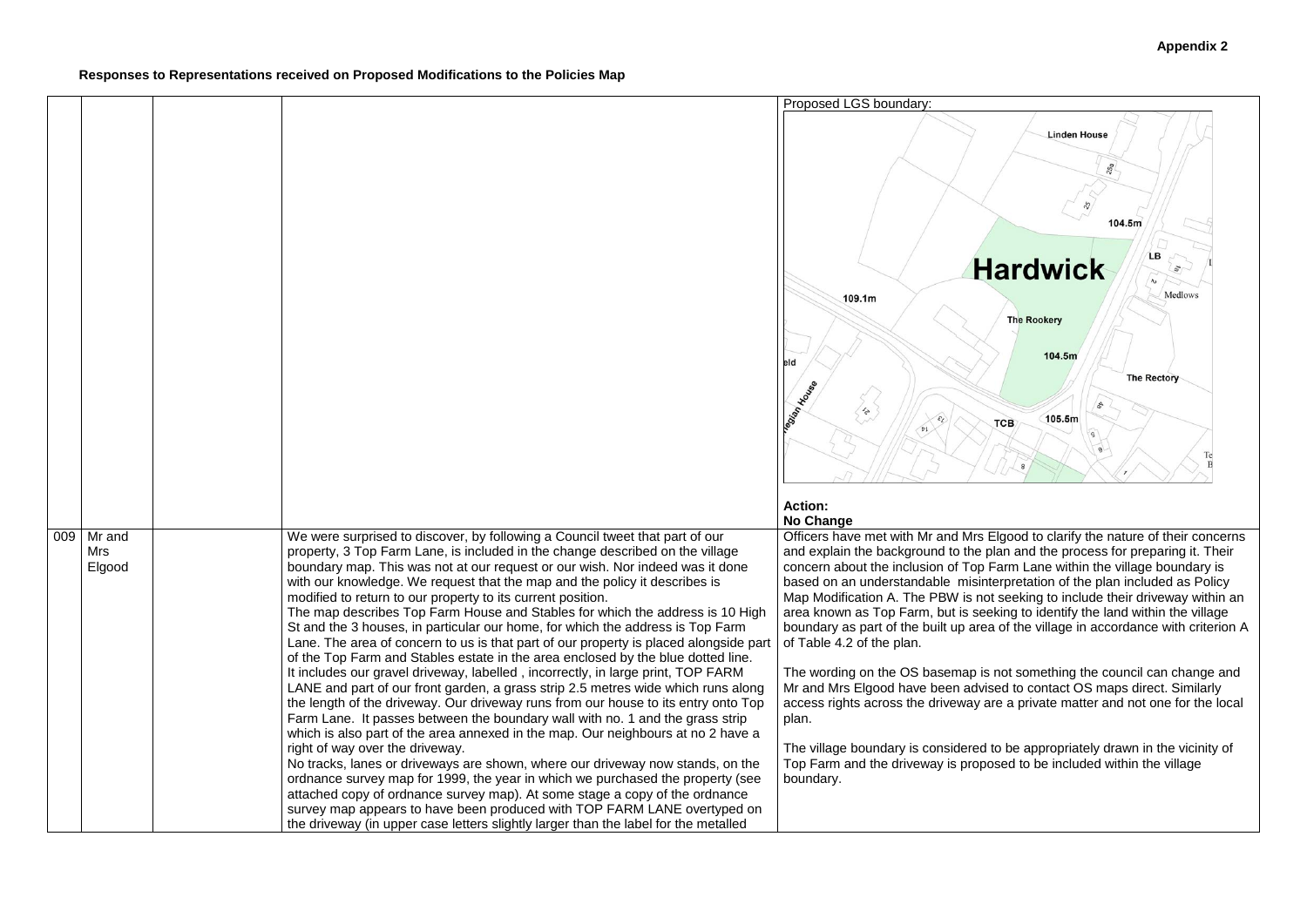#### **Responses to Representations received on Proposed Modifications to the Policies Map**